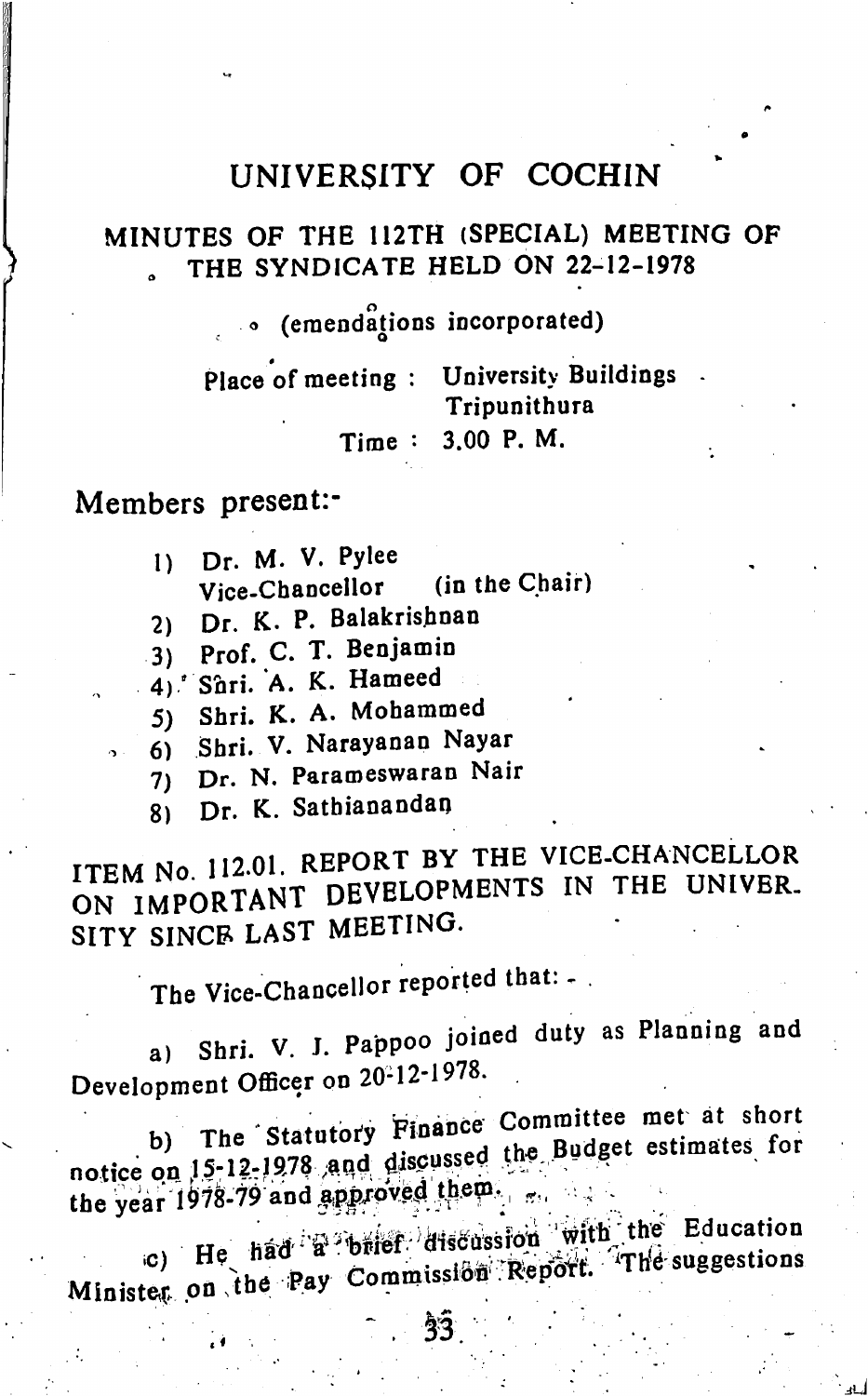made by the Vice-Chancellors of the Kerala Agricultural University and the University of Kerala on the revised pay scales of staff were noted

Resolved that the Vice-Chancellor be authorised to take up with the Government the question of revision of pay scales of staff jointly with the other Universities in the State.

d) A proposal has been received for purchasing from the FACT Managerial Staff House Construction Co-operative Society a plot of 3 acres and 71 cents at a cost of about Rs. 1,65,195/- for constructing houses for University emplo' yees under the Own Your Own House Scheme.

The Syndicate considered the proposal and resolved that it be accepted,

e) Suggestions have been received from Heads of Departments that the Vice-Chancellor should be authorised to make diversion of funds so as to facilitate speedy action on purchases of laboratory equipments.

The Syndicate considered the suggestions and resolved to authorise the Vice-Chancellor to effect necessary diversion of funds for the aboye end.

ITEM No. 112.02. FINANCIAL ESTIMATE OF THE UNIVERSITY FOR THE YEAR 1979-80 — CONSIDERA TION OF.

The Syndicate considered the budget estimates for the year 1979-80 submitted to it as approved by the Statutory Finance Committee and resolved to approve them with the following modifications:

I, Provisions be made.in the Budget for:

- (a) Diploma course in Hospital Administration
- (b) Diploma in Foreign Trade
- (c) Centre for consultancy services,  $\frac{1}{2}$
- (d) PMBX System . , ;; v: i. . 0:

34

2. The upgraded posts be designated as such in the Budget estimates.

3 Separate classification shown for UGC and State<br>contribution be deleted from the estimate for 1979-80 onwards in respect of Dept. of Mathematics & Statistics.

minutes of the planning ITEM No. 112.03. MINOTED ON 12-12-1978. COMMITTEE MEETING

The Syndicate considered the Minutes of the meeting of The Syndicate considered on 12-12-78 and resolved to the Planning Committee approve it.

ITEM No. 112.04. WORKS ENTRUSTED WITH THE<br>ITEM No. 112.04. WORKS ENTRUSTED WITH THE payments made to the KSCC LTD.. ADVANCE CORPORATION.

The Syndicate noted that the Vice-Chancellor had sanctioned an advance of Rs. 4 lakhs to the KSC Corporation shipped and the CIS for the works in respect of Quarters Types I & II and the CIS Laboratory entrusted to them and resolved that the action<br>taken by the Vice-Chancellor be ratified.

ITEM No. 112.05. EXECUTION OF AGREEMENT WITH ITEM No.  $112.05$ .  $27.000$  QUARTERS TYPES I & II AND KSCC IN REGARU CIS LAB.

sidered the question  $\alpha$  and discussion a The Syndicate consider the light of the discussion  $\alpha$ the agreement with the KSCC in the light of the discussion a<br>sub-committee of the Syndicate had with the General Manager<br>and other officers of the KSCC on 12-12-1978 and resolved<br>that the agreement with the KSCC in regard the agreement with the syndicate had with the General Manager<br>sub-committee of the Syndicate had with the General Manager<br>and other officers of the KSCC in regard to the construthat the agreement of Quarters (types  $\pm \alpha$  b) and  $\pm \alpha$ <br>without further delay. without further delay.

 $35.$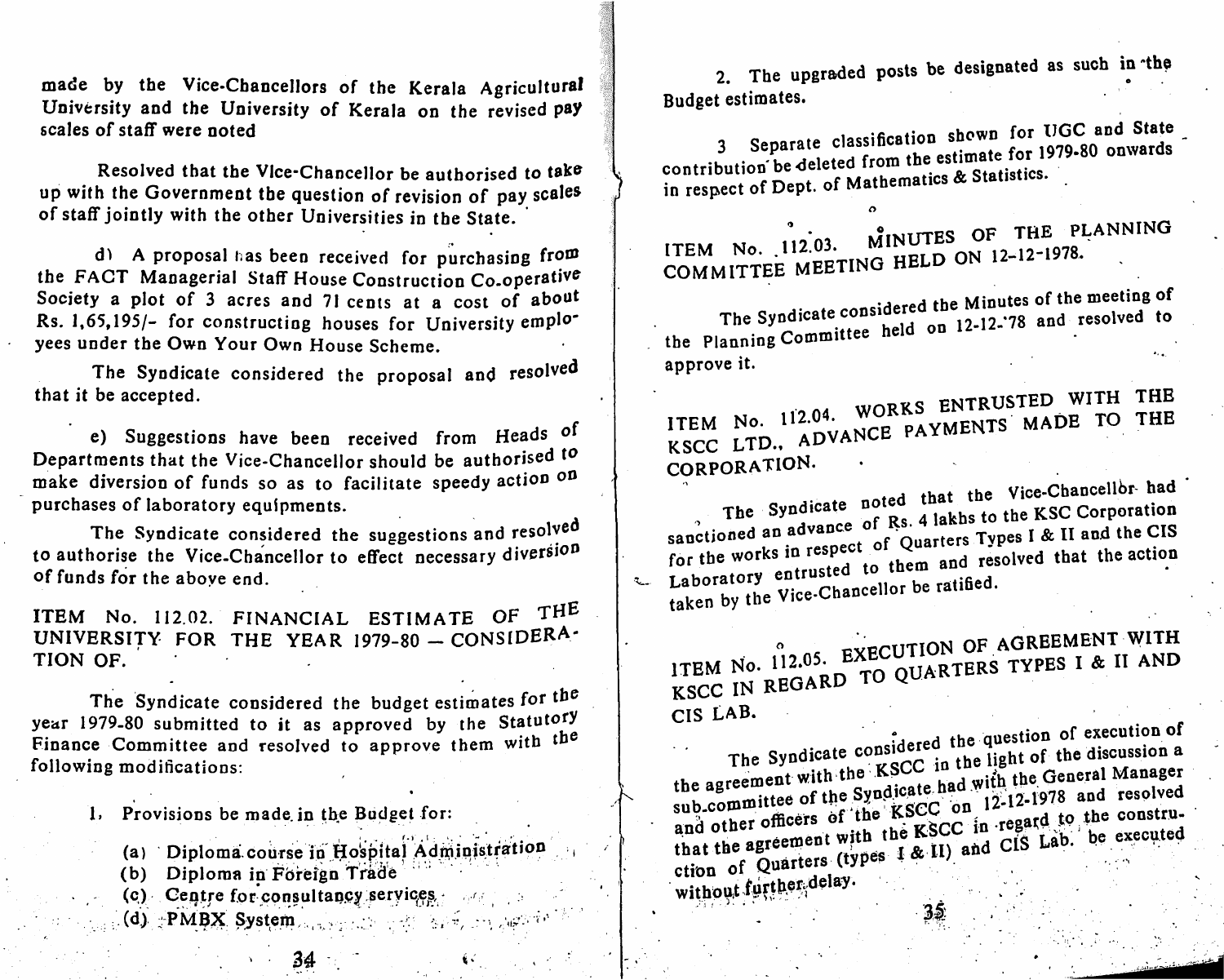ITEM No. 112.06. CONSTITUTION OF BOARD OF APPOINTMENT FOR SELECTION OF PROFESSOR & READER IN THE SCHOOL OF MANAGEMENT STIL DIES.  $\frac{1}{2}$  Second of MANAGEMENT STU-

The Syndicate considered the panel prepared by the Board of Studies in Business & Industrial Management for the constitution of Boards of Appointment for selection of Professor  $\&$  Reader in the School of Messor in the  $\&$ eader in the School of Management Studies.

Resolved that experts with SI. No. 1, 2, 3, & 4 marked in order in the panel be nominated to the Boards of Appointment.

ITEM No. 112.07.  $r = \frac{1}{2}$ .  $12.07$ . MINUTES OF THE ACADEMIC COUNCIL HELD ON lO-l 1-1978—CONSIDERATION OF. ,

The Syndicate considered the Minutes of the meeting of the Academic Council held on 10-11-1978.

Resolved that the Minutes be approved.

Resolved further that the 'Regulations Regarding research degrees in the Cochin University' be approved as in<br>Annexure J. (Ac.) Annexure J.<br>
(Ac.) (Ac.) (Ac.) (Ac.) (Ac.)

ITEM No. 112.08. ADJUDICATION OF Ph. D. THESIS  $\mathbb{R}^t$ SUBMITTED BY SHRI. K. C. MATHEWS.

The Syndicate considered the panel forwarded by the Supervising Teacher for constituting the Board, of Examiners for the adjudication of the thesis entitled 'Materials Manage ment Practices in major public sector undertakings in India' submitted by Shri. K. C. Mathews.

Resolved that experts with SI. Nos. 1 & 2 in the pane be nominated to the Board of Examiners and that the expert with Sl. No. 1 be the Chairman of Board of Examiners.

The meeting came to a close at 6 p.m.

University Buildings,  $\frac{1}{2}$  Tripunithura  $\frac{1}{2}$   $\frac{1}{2}$   $\frac{1}{2}$   $\frac{1}{2}$   $\frac{1}{2}$   $\frac{1}{2}$   $\frac{1}{2}$   $\frac{1}{2}$   $\frac{1}{2}$   $\frac{1}{2}$   $\frac{1}{2}$   $\frac{1}{2}$   $\frac{1}{2}$   $\frac{1}{2}$   $\frac{1}{2}$   $\frac{1}{2}$   $\frac{1}{2}$   $\frac{1}{2}$   $\frac{1}{2}$   $\frac{1}{2}$ 27-12-1978 , If  $\mathbb{C}^n$  and  $\mathbb{C}^n$  are  $\mathbb{C}^n$  and  $\mathbb{C}^n$ 

# $ANNEXURE - I$

#### Answer to Item No. 112.07

## REGULATIONS REGARDING RESEARCH DEGREES IN THE COCHIN UNIVERSITY

1. Registration for Research

A. i) A candidate shall be required to register himself as a research student for the degree of Doctor of Philosophy.

ii) A candidate to be eligible for registration for  $\mathbf{r} \mathbf{n}$ . shall be the holder of a Master's Degree in Second class with atleast 50% marks or an equivalent qualification recognised by the University.

Provided, however that those who have not obtained Provided, however that those who have not obtained eligible for admission to the Ph. D. Course if they have had eligible for admission to the t.p. Soulter their end of the formulation their three years of experience as a Law teacher after passing their Master's Degree in Law. or

for research should be attached to . a University Department or a recognised institution.

b) Application for registration as a research student for Ph. D. Degree shall be sent to the Head of the concerned for Ph. D. Degree suality and shall be accompanied Department in the presence  $\overline{\phantom{a}}$  $by:$ 

i) A diploma or Certificate showing the academic<br>qualifications of the applicant and such other qualifications of the applicant and such other<br>qualifications of the applicant and such other

ent of a supervising teacher recogii) nised by the University to supervise the work of the applicant.

37

 $\overline{36}$ 

REGISTRAR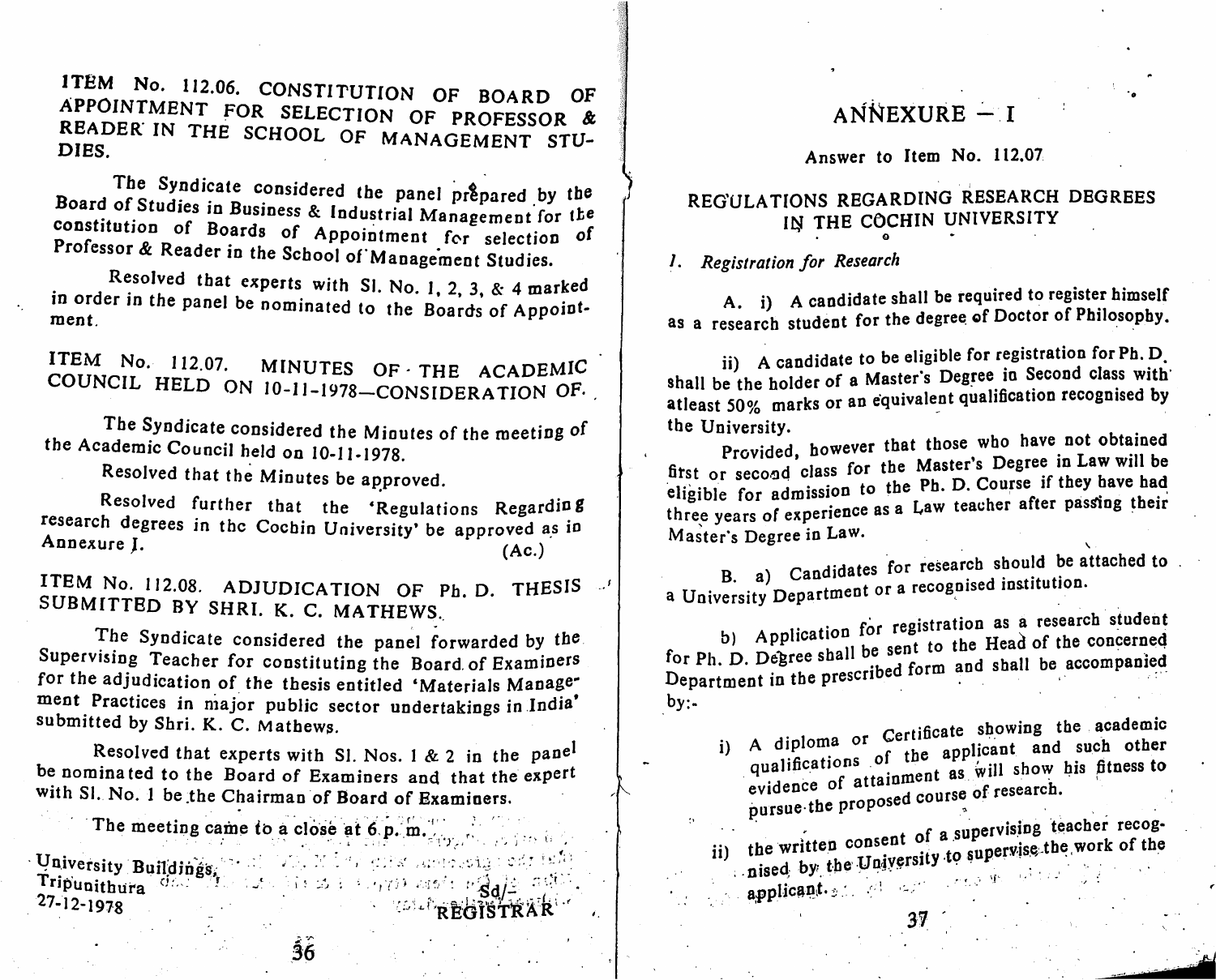- iii) a certificate from the Head of a recognised institution that necessary facilities are available in the institution,
- iv) a brief statement of the proposed research work,
- v) Receipt for remittance of application fee.

C. Teachers in the different departments of the University or its constituent colleges shall however be eligible to register for research and may be permitted by the Syndicate to<br>is they present a thesis for the degree of Doctor of Philosophy if they have eompleted ten years of post-graduate teaching experience of which at least five years shall be in this University-

E. Candidates may be permitted to register themselves as research students for the Ph. D. degree as part-time scholars provided they satisfy the qualifications specified in Section A. (ii) above.

E. (i) A candidate proposing to do part-time research<br>is and position within the territorial jurisdiction of and who is not residing within the territorial jurisdiction  $\sigma$ the University, may be permitted to register provided the supervising teacher and the Doctoral Committee mentioned in F are satisfied that effective supervision can be ensured.

(ii) Notwithstanding (i) above, a candidate  $\frac{1}{2}$  proposition to do part-time research under the Faculty of Science and who of the is not residing within the territorial jurisd'Ction of University may be permitted to register provided the same vising teacher is satisfied that effective supervision  $\mathbb{Z}$ ensured.

(iii) Such candidate must, however, be in residence within the University limit for at least one month each year during the period of research.

#### Doctoral Committee

F. (i) Applications for research will be serutinised by a Doctoral Committee constituted by the University for each

candidate consisting of the Head of the concerned University the supervising teacher and one  $s_{\text{measured}}$  by the selected out of a panel of three names suggested by the candidate consisting supervising teacher. The Head of the University Department supervising teacher. The Little of the Doctoral Committee. shall be the Convener

(ii) The Doctoral Committee will meet within three<br>months from the date of seceipt of the application, examine the application and interview the candidate with regard to the suitability of the topic for research and the suitability of the candidate for research. The Doctoral Committee shall prescribe the special preparation for researeh to be made by present the special and the special and the special and of the candidate, such as undertaking any coursework and/or reading assignments, and/or any specific field work within<br>prescribed time limits.<br>(iii) In case the Committee is satisfied regarding the prescribed these limits.

suitability of the topic and of the candidate, it may recommend<br>the candidate's registration for research. The Convener shall<br>forward the application together with the recommendations the candidate's registration for with the recommendations<br>forward the application together with the recommendations<br>of the Committee to the University. The acceptance of the<br>of the Committee to the University. The acceptan forward the application of the University. The acceptance of the<br>of the Committee to the University. If approved,<br>application shall be decided by the Syndicate. If approved,<br>application shall be registered as a candidate f of the Committee to the Syndicate. If application<br>application shall be decided by the Syndicate. If applicant<br>the applicant shall be registered as a candidate for research<br>the applicant shall be deemed to have taken effect

the date of

■u.

The procedure in clauses (i), (ii) and (iii) are not applicable to candidates under the faculty of Science in whose case the following procedure shall be adopted.

the supervising teacher agrees to supervise a candidate and the Head of the Department recommends the application, the application shall be considered by the Syndicate for registra-Application for research should be submitted through<br>the supervising teacher and the Head of the Department. If tion for research. tion for the Ph. D. Degree. It approved, the applicant shall be registered as candidate for research and the registration shall be deemed to have taken effect from the date of applica-

39.

38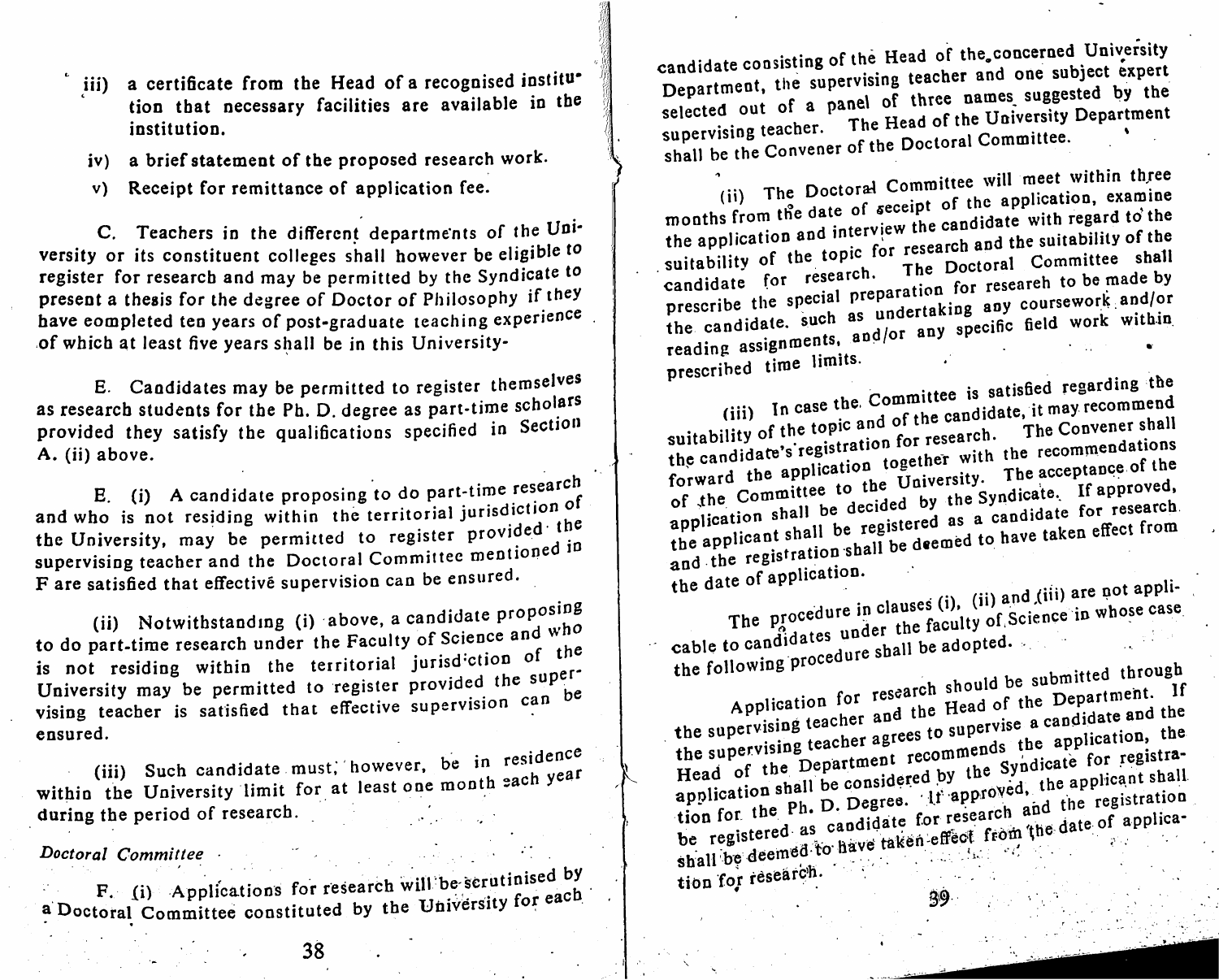<sup>\*</sup> G. Candidates registered for full time or part time research may apply into part time or full time respective tion of the supervising teachers respectively with the recommendasupervising to convert their registration at any time<br>ime or full time respectively with the recommenda-<br>supervising teacher.

to change a Supervising Teachertes. oge a Supervising Teacher/subject. H. In special circumstances, the University may-agree <br>nge a Supervising Teachartant:

2- Supervising Teacher:

i) Any teacher of the University of Cochin of the rank . Committee. of Professor or Reader.

research Officer of the University or the leads of Lecturer/ nised by the University who possess a deal institutions recogsubject or allied subject and has experience of a limitation years of teaching post-graduate classes as it. years of teaching post-graduate classes or doing post-doct ora

acwever, the Syndicate may waive the condition regardng doctorate degree i out research work of a high aten is resons who have carried out research work of a high standard as evidence by publi-<br>cation.

iii) Not more than six students (two part-time student<sup>s</sup> will be considered as equivalent to one full time student) will be permitted to work under a supervising teach will under the student) will cases the Vice-Chancellor may permit  $\frac{1}{2}$  reacher. In special cases the Vice-Chancellor may permit more students to be guided by a Supervising Teacher

Full-time/part time candidates of Ph D Decree shall fractively pay the fees as the candidates of Ph. D. Degree shall<br>red by the University prescribed by the University.

4. PERIOD OF REGISTRATION

years but may be reduced in exceptional cases by the reduced in exceptional cases by the two uced in exceptional cases by the The minimum period of registration shall normally be Syndicate. The registration of the candidate may be maintained for full time candidates for 5 years and for part time  $t_{\text{ref}}$  for full time candidates for 5 years and for part time cancelled.  $\blacksquare$ 

i) Before the submission of the thesis every candidate for Ph. D. degree shall have undergone the course work and passed the examinations, if any, prescribed by the Doctoral

ii) Before the submission of the thesis every candidate must have passed a qualifying examination consisting of two theory papers of 3 hours duration, the pass minimum for each paper being 50% marks. The syllabi for these papers shall be prepared by the supervising teacher in consultation with the Head of the Department for each individual student and submitted to the University. The Board of examiners shall consist of two examiners selected by the Vice-Chancellor from a panel of four names submitted for this purpose by the supervising teacher in consultation with the Head of the Department. The same board shall set the question papers and value them. When the supervising teacher is the Head of the Department the syllabus and the panel shall be prepared in consultation with another expert external or  $interval$ . (The procedure in clause (ii) above is applicable to the candidates registered under the science Faculty).

# $6.$  SUBMISSION OF THESIS

On completion of the required minimum period for registration the candidate may submit to the Registrar, together with the prescribed fee, four copies of the thesis, printed or typed embodying the result of his research. The thesis shall contain a Statement giving details of the extent to' ' which he has availed himself of the work of others and the portions of the thesis-which he claims as original.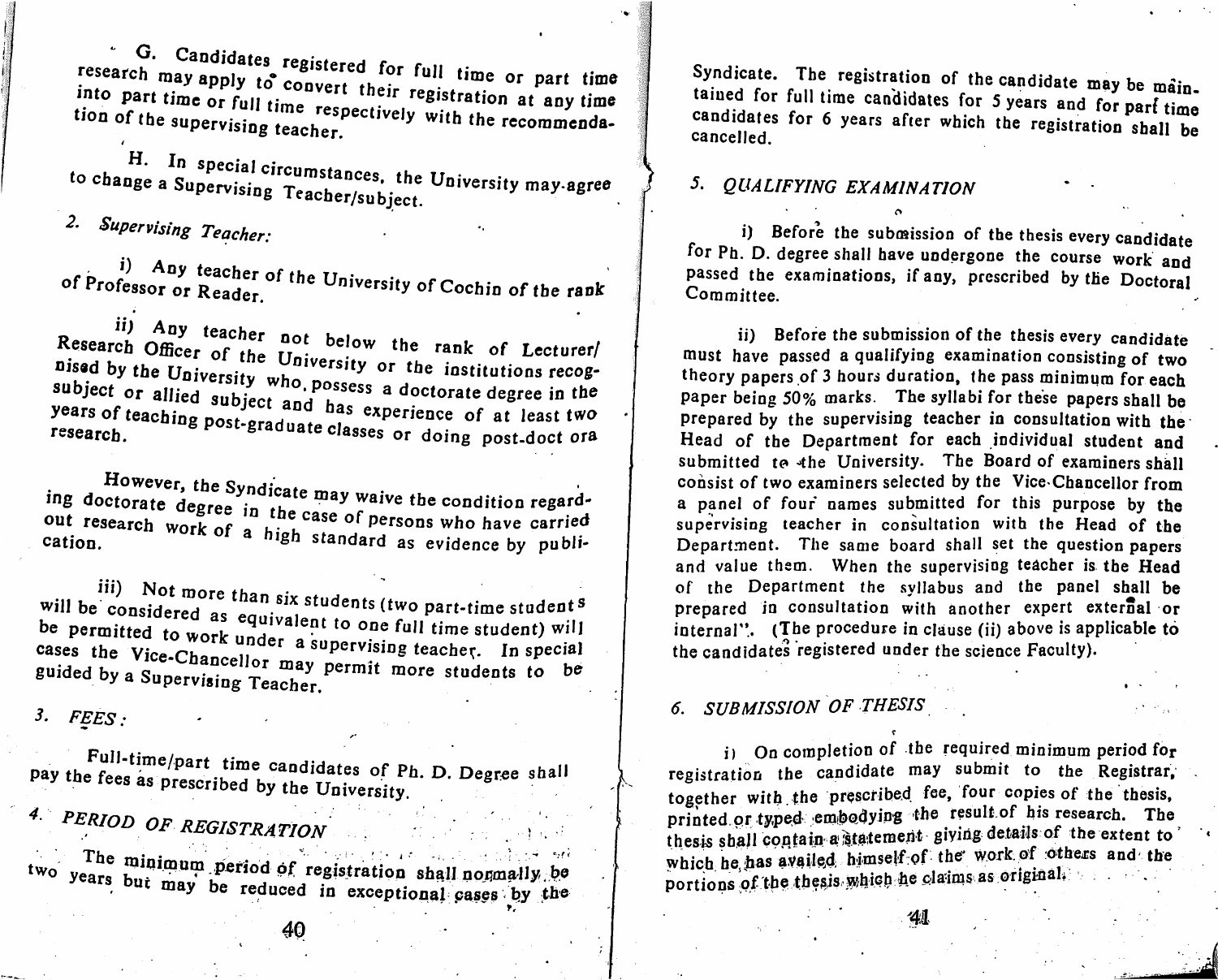ii) The thesis shall be accompanied by a declaration signed by the candidate that it has not previously formed the basis of the award of any degree, diploma, associationship— Fellowship or other si nilar title or recognition,

iii) The thesis shall contain a certificate by the supervising teacher to the effect that jt is record of bonafide research carried out by the candidate under his guidance.

iv) The abstract of the thesis may be submitted three to six months before the submission of the thesis. It should be accompanied by the application and necessary fees <sup>as</sup> prescribed by the University.

v) In the faculty of Humanities, the thesis shall be prepared in the language concerned and a gist of the thesis either in English or Malayalam shall also be submitted. Sanskrit and other classical languages the thesis may be written in the language concerned or in English or in Malayalam. in

vi) In addition to the thesis, the candidate  $\text{may}$ submit as additional evidence of his research work, any memoir or work published by him alone or jointly with others.

7. EVALUATION:

(a) The thesis shall be valued by a Board of three examiners consisting of one internal and two external. The internal examinar shall be the supervising teacher and the external examiners shall be selected by the Syndicate from a panel of not less than six experts submitted for the purpose by the Head of the Department in consultation with the supervising teacher. In the Faculty of Science the external examiners shall be selected by the Syndicate from a panel of not less<br>than six experts submitted for the purpose by the supervising than six experts submitted for the purpose by the supervisional state. teacher in consultation with the Head of the Department and if the supervising teacher happens to be the Head of the Department the pannel of examiners shall be given in consultation with another expert external or internal. One of the Examiners will be designated as Chairman of the Board.

The candidate may be required to undergo. the subject if so required by  $\frac{1}{2}$  constitute the quorum for Two examiners, will constitute the quote  $\ddot{\phantom{0}}$ Voce on Examiners the Viva Voce.

jii) The report of the Examiners shall be considered by the Syndicate. If the candidate is adjudged worthy to be awarded the degree, a resolution to that effect may be passed by the Syndicate and the candidate shall be admitted to the by the Syndicate and the candegree under the presence conditions.

iv) If the thesis is not approved for the award of the  $iv$  If the thesis is not approximate in interval of not<br>the candidate may submit, after an interval of not thesis together with the same shall be followed in degree the candidate may less than  $six$  months.  $\blacksquare$ fee. The procedure preset respect of this thesis also.

thesis on more than two occasions,  $P^{\text{13}}$ , if the for the syndicate, relationships to submit v) A candidate shall not be allowed to submit his  $s$  and  $t$  be done,  $t$  or  $s$  permitted to permitted the permitted of  $s$ Examiners so recommended  $\epsilon$ 

his thesis on a third occasion.<br>vi) The thesis, whether approved or not, shall not be<br>vi) The thesis, whether approved or not, shall not be published with  $\frac{1}{\sqrt{2}}$  or the publication under such conditions as grant permission for it may prescribe. published without the sanction of the Syndicate, and it may

SCIENCE (D, Sc.) I DOCTOR ^ olaWS(EL. D.). f\* 5. degree of  $OF$  LETTERS (D. Litt) | DOCTOR

 $\frac{1}{2}$  for the Degree of Doctor of Science A candidate io:  $\frac{1}{2}$  Doctor of Laws (LL. D.) of Doctor of Philosophy of this<br>of Doctor of the University and (D. Sc. / Doctor of Letters of Doctor of Philosophy 3221)<br>shall have taken the degree of Doctor of Work for not less University or its equivalent recognised by the University and rt.c.c.<br>f Letters University of  $\frac{1}{2}$  out Post-Doctoral research shall have carried out  $\mathbb{R}^n$ 

than three years.<br>
(b) Notwithstanding the provisions under clause (a)<br>
above the Academic Council on the recommendations of the

43

42